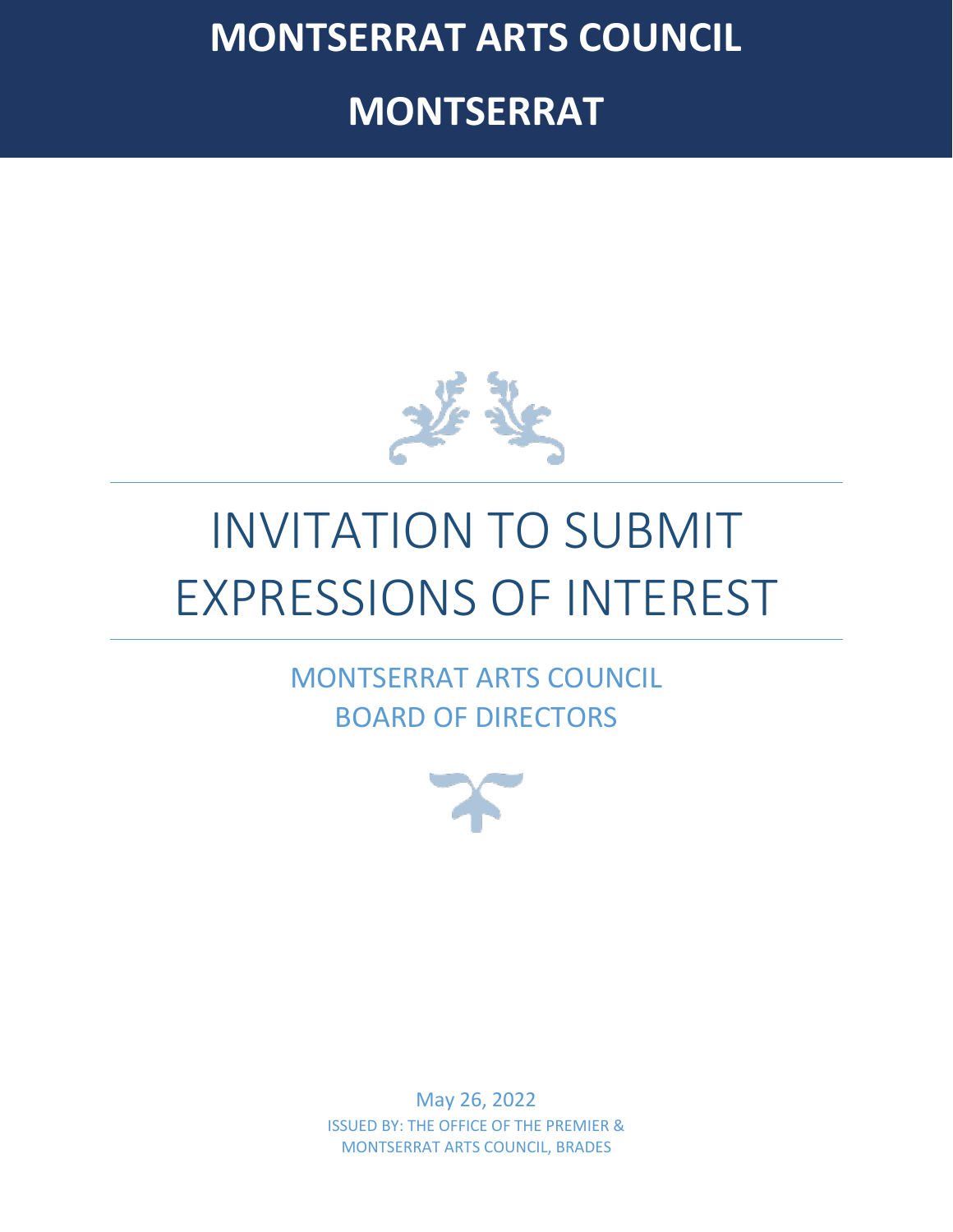# **MONTSERRAT ARTS COUNCIL MONTSERRAT**

#### **Overview**

The affairs of the Montserrat Arts Council shall be managed by a Board of Management (hereinafter referred to as "the Board") consisting of such number of members as may be appointed by the Governor, acting on the advice of Cabinet, based on their Expression of Interest (EOI).

The Governor, acting on the advice of Cabinet, shall appoint the Chairman, the Deputy Chairman, Secretary and Treasurer from among the members of the Board.

A person appointed to the Board shall serve for a period of three (3) years and is eligible for reappointment.

In an effort to afford a more transparent selection of members who serve on the MAC Board of Directors, we are inviting Expressions of Interest from suitably qualified candidates who wish to be considered for inclusion on the body. The successful candidates will be selected following an assessment based on the eligibility (qualifications and experience) criteriaoutlined below. The individuals designatedwill perform their duties professionally and ethically, in accordance with the aims and objectives of the Montserrat Arts Council Act and to declare any (real or perceived) conflict of interest.

### **Background**

The Montserrat Arts Council Board of Directors is constituted under the Montserrat Arts Council Act [CAP 16.05] for the purpose of advising the Executive Director on accomplishing its aims and objectives.

The general aims and objectives for which the Arts Council is constituted are hereby declared to be to—

- (a) foster the development of art;
- b) uplift the condition of The Arts and artists;
- (c) advise the Minister on Arts and Cultural matters;
- (d) ensure the implementation of the government's Cultural Policy;
- (e) implement government's regional and international cultural commitments;
- (f) co-ordinate the activities of the agencies in Montserrat responsible for cultural activities; and

(g) take all other steps that are necessary to and desirable for the promotion of the abovementioned aims and objectives.